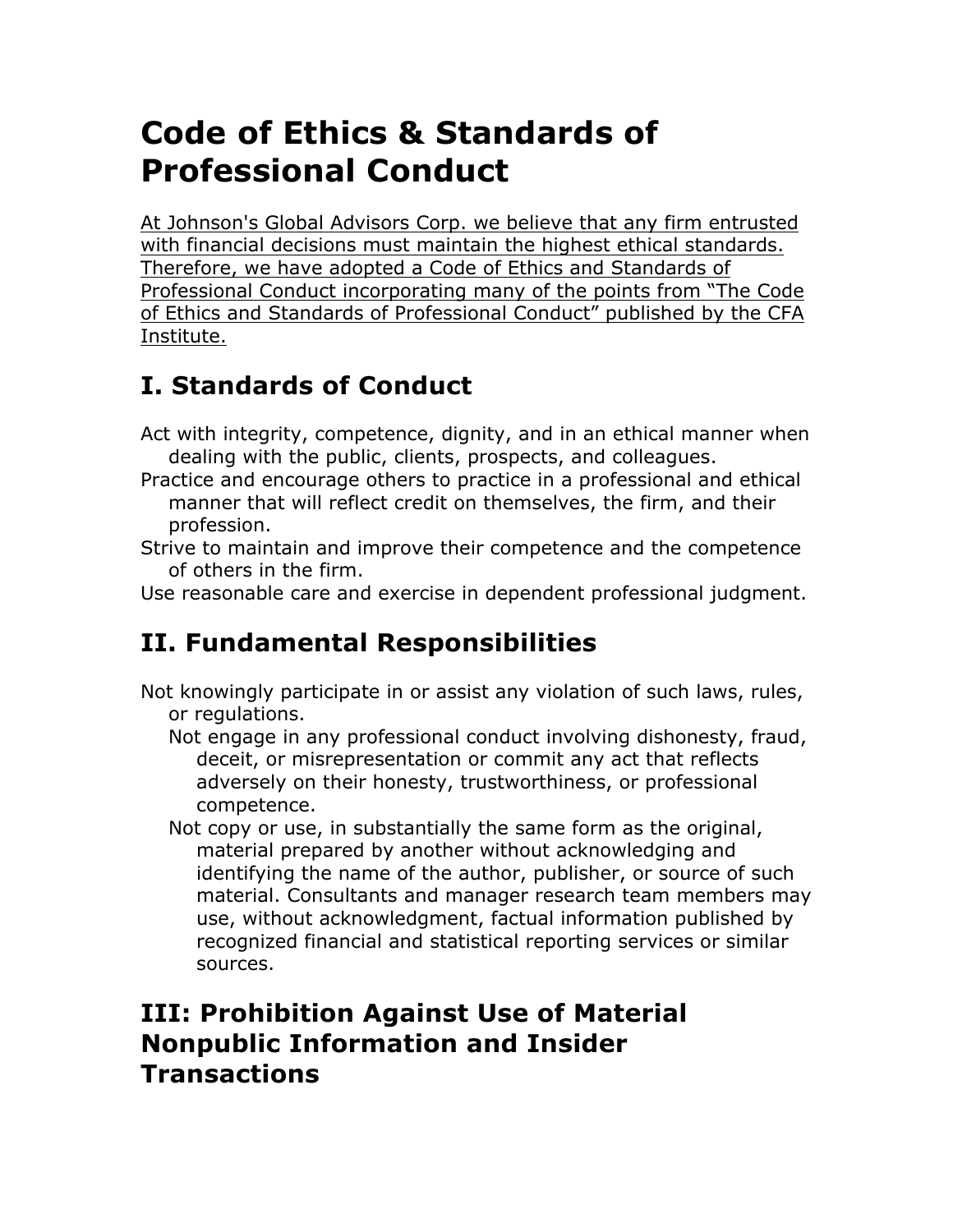Johnson's Global Advisors Corp., a registered investment advisor, hereafter referred to as the "Firm" has adopted the following policy and procedures for prevention of misuse and material, non-public information. The Insider Trading and Securities Fraud Enforcement Act of 1988 requires every registered broker-dealer and also the Investment Advisors Act Section 204A requires every registered investment advisor to establish, maintain, and enforce written policies and procedures reasonably designed to prevent the misuse of material, non-public information by the Firm or any person associated with the Firm.

In addition, the Act allows the imposition of penalties on "control persons" for violations of the Act by the firm or persons associated with the firm, if the firm knowingly or recklessly failed to supervise properly its employees and prevent insider trading, or failed to establish, maintain and enforce written policies reasonably designed to prevent illegal insider trading by the firm and its employees and associated persons.

The maximum amount of the penalty is the greater of \$1,000,000 or three times the amount of profit (or loss avoided) on any illegal trade. Of course, even more serious is the embarrassment and damage to the firm's reputation from being associated with an insider trading scandal. Insider trading is generally defined as trading while in the possession of material non-public information regarding the security traded.

Information is considered to be material if it is the type of information that a reasonable investor would consider important in deciding whether to buy or sell a particular security. Information is considered to be non-public if it has not been disseminated in a manner reasonably intended to reach the general investing public. Illegal insider trading also includes giving a "tip" to another person regarding material non-public information if it can be reasonably expected that the "tipper" might make improper use of such information.

For advisors, this can also include confidential client information about securities positions, trading strategies, or investment trades, among other things. It is the firm's strict policy that no advisor, consultant or manager search team member shall trade on the basis of any material non-public information regarding any security, nor shall any advisor, consultant or manager search team member recommend to any client or person outside the firm that they should do so. Because the firm occasionally has knowledge of information of a sensitive or confidential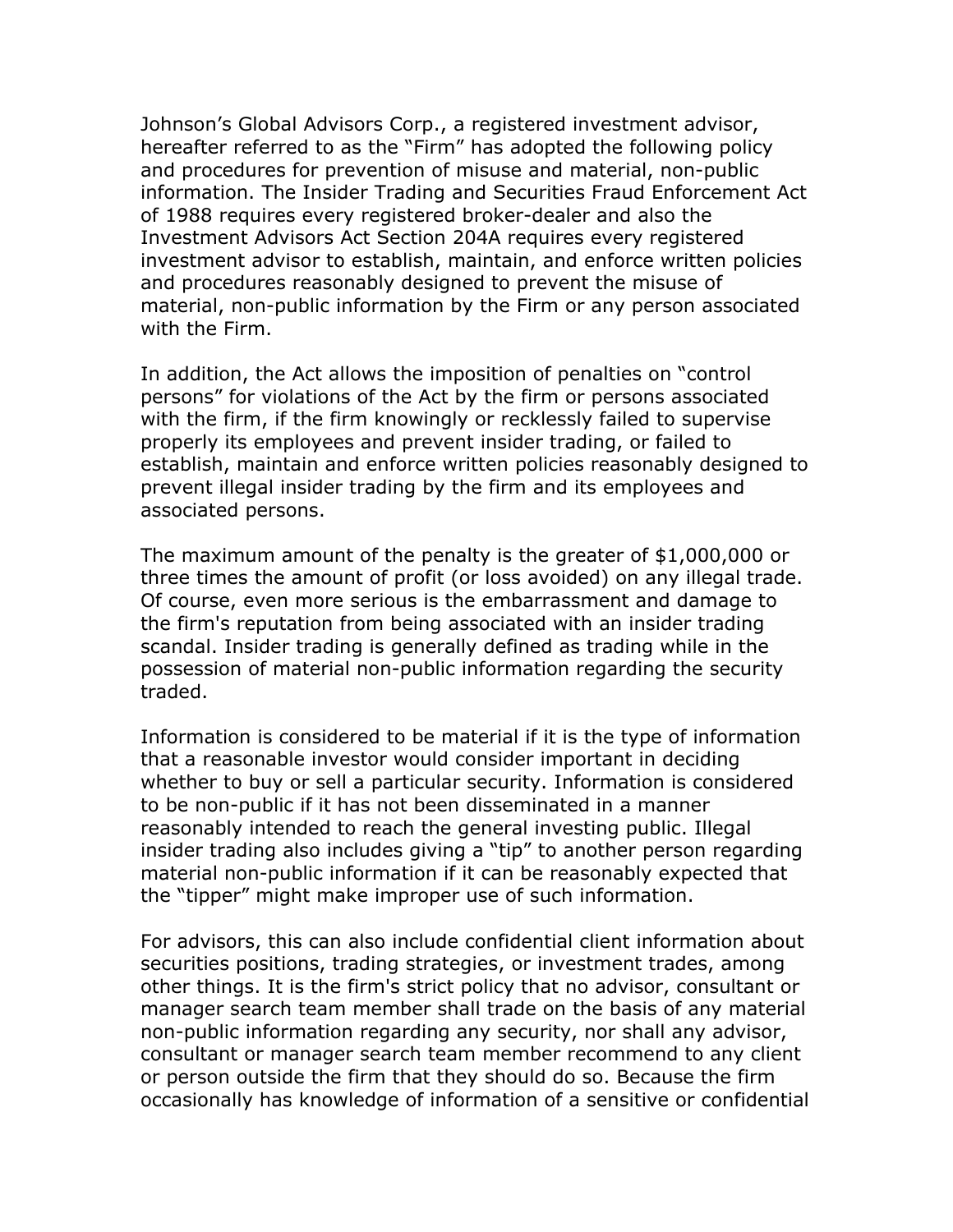nature, it is also the firm's strict policy that no advisor, consultant or manager search team member shall disclose to any person outside the firm any confidential information regarding the firm or its clients. Any advisor, consultant or manager search team member coming into possession of material non-public information shall immediately report such information to the Chief Compliance Officer (CCO).

#### DO NOT DISCLOSE THE INFORMATION TO OTHER EMPLOYEES OR TO PERSONS OUTSIDE THE FIRM EXCEPT ON A NEED TO KNOW BASIS.

The CCO shall monitor all trade tickets in the subject security for unusual activity, giving particular attention to trades in the accounts of advisors, consultants and manager search team members. If any activity is detected that may indicate improper use of material nonpublic information, the CCO of the firm shall conduct such additional investigation and take such further action as shall be appropriate under the circumstances.

In addition, the CCO shall maintain a file of all investigations of activity that may involve insider trading. It is often difficult to ascertain whether a rumor or tip involves material non-public information. For this reason, it is also the firm's policy that no advisor, consultant or manager search team member shall trade or recommend a trade on the basis of any unsubstantiated rumor or tip. Because of the severity of the sanctions associated with insider trading, all questions should be referred directly to the CCO. To do otherwise may subject the firm, consultant or manager search team member to unnecessary risk.

In addition to insider trading based on information that may originate within the firm (e.g., news of impending merger activity) the firm must also take steps to detect improper trading based on information from outside sources (e.g., a hot tip about an impending takeover). For this reason, all consultant and manager search team member trades shall be reviewed quarterly by the CCO (or his designee). Reviewers should be alerted to any past activity that involves securities that subsequently have issued major news releases. If necessary, Vanguard/Interactive Brokers, or a successor can prepare computer runs detailing all trades in a subject security.

To insure that compliance personnel can effectively monitor trading consultants and manager search team members, all advisors, consultants and manager search team members and their immediate family members shall maintain their securities accounts with outside independent brokerage firms approved by the CCO (or his designee).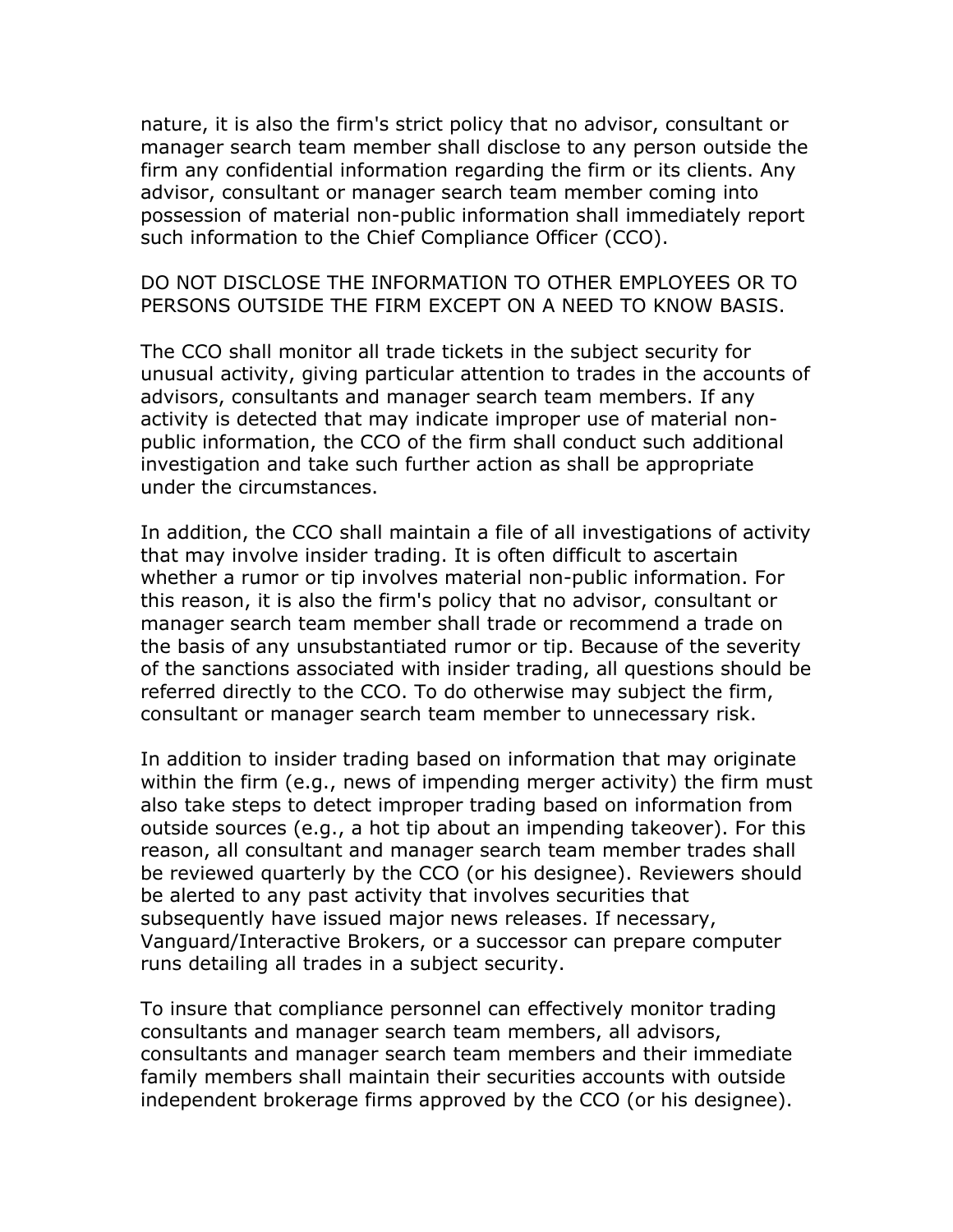All trades involving advisors, consultants, and manager search team members shall be reviewed by the CCO (or his designee). In addition, monthly or quarterly statements of accounts of search team members shall be reviewed by the CCO (or his designee) on a periodic basis for indications of unusual activity or profits that may indicate insider trading.

Johnson's Global Advisors Corp. may permit employees to purchase client stock, but employees must first discuss the purchase with the CCO (or his designee). The employee must provide the CCO (or his designee) with a memo declaring that they have not received any insider information regarding the client. Only after the CCO (or his designee) has determined that the employee is not acting on insider information or creating a conflict of interests will an employee be allowed to purchase client stock.

It is impossible to determine in advance the manner in which the firm will act with respect to any material non-public information that may come into its possession. The goal will be, in all circumstances, to limit the dissemination of such information except on a "need to know" basis. For this reason, it is imperative that the CCO be informed immediately of any information of a confidential or sensitive nature, so that a proper course of action can be formulated. It is equally impossible to catalog every example of when the firm may come into possession of material non-public information.

The following examples are not all-inclusive:

A.An impending merger or acquisition involving a publicly held corporation.

B. A contemplated public offering involving a publicly held corporation, prior to the filing of a registration statement (preliminary prospectus). C.Unpublished earnings data obtained through our special relationship with the client (e.g., pension client).

Advisory Client investment activities

### **IV. IPO or Private Placement Investments**

Any investments in an IPO or private placements by an access person must be pre-approved by the CCO. This is designed to prohibit an access person from misappropriating an investment opportunity from a client for one's personal benefit.